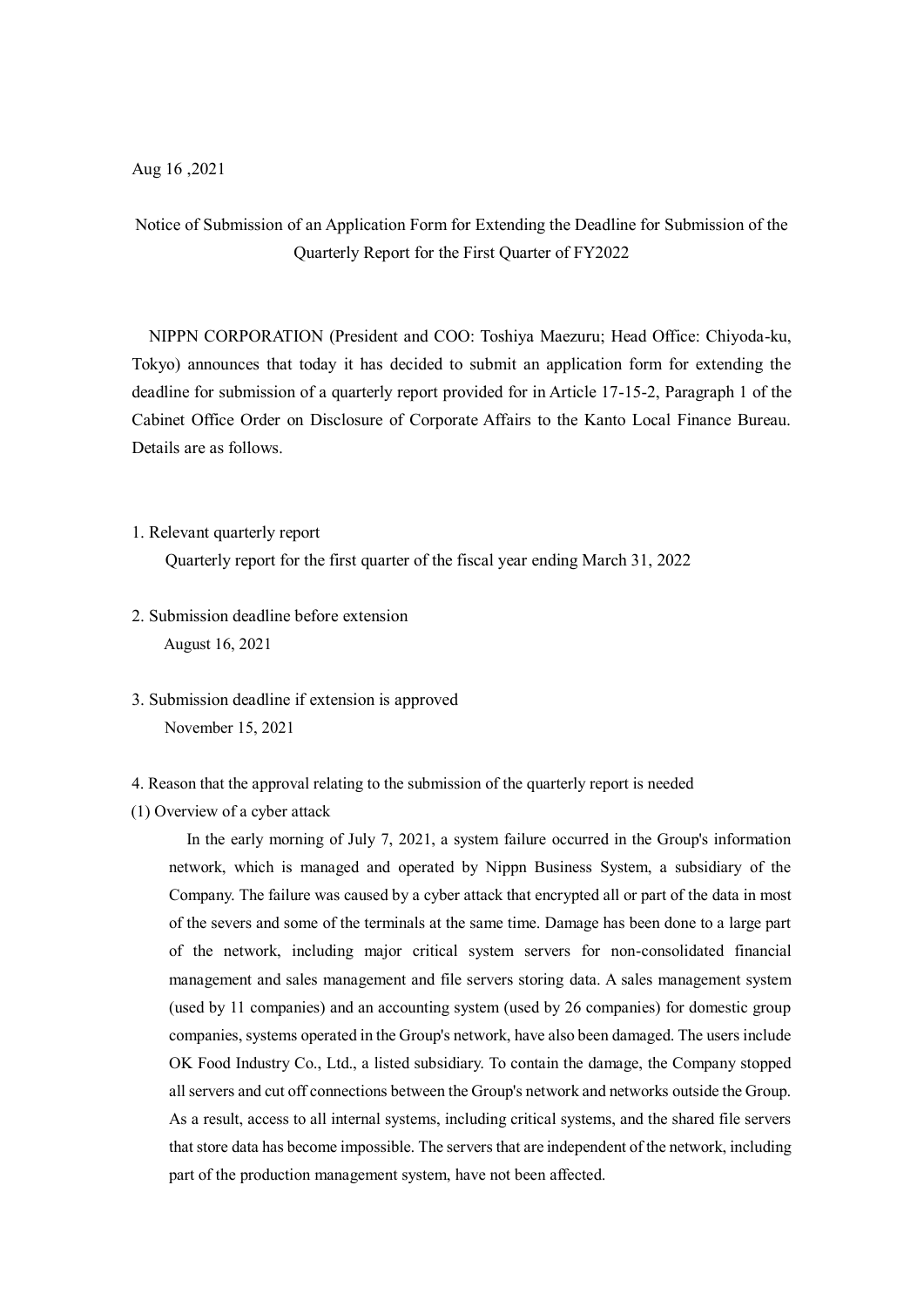The Company requested outside experts to investigate the network. Their report says: in all the information systems affected, a large part of the volumes of the servers or a large part of the electronic files stored in the servers are encrypted, and the systems cannot be booted, no technical means that can swiftly restore the servers have been found at moment, and the servers that manage data backup for the systems are in the same condition as described above, and no effective technical means that can restore data have been found. A separate report says that there have been few cases where a cyber attack has widespread effects like this case and that it will take a considerable amount of time and effort to restore the network and ensure safety.

#### (2) BCP against system failure

On the hardware front, under the BCP against system failure, the Company has located data centers at distant places from each other in anticipation of disasters and in case of unexpected circumstances. The Company anticipated system failure at individual business sites. However, this time, a single cyber attack targeted most of the servers of the Group at the same time, and all the business sites, including the head office, were affected in the same way. The damage has been far more serious than anticipated in the Company's BCP. With regard to the security and backup system for the Company's information system, the Company has introduced an unauthorized access detection system and antivirus software to defend against cyber attacks and update them in a timely manner. It has a system where its PCs and servers are kept up to date. The Company outsources firewall operations to an outside managed service provider and has established a system where it receives advice from an expert perspective and proposals if the setting of firewalls needs to be reviewed. As for network connections with external entities, the Company has limited the use of privileged accounts and has conducted security monitoring activities, including the monitoring of exporting data to external devices. The Company stored backup data online. However, as mentioned above, backup data were also affected in the system failure.

### (3) Setting up a task force

The Company's management discussed future policy. In light of the urgency of the problem and the impact on management, the Company has set up a task force and is making Group-wide efforts, also using external resources, to investigate the cause of the situation, take action to prevent secondary damage, restore the process of placing and receiving orders and accounting processes, restore the information system as soon as possible, and examine measures to prevent recurrence.

The task force discussed progress and means of restoration and has determined that restoring the main systems swiftly is difficult because it will take considerable time to review the complete network environment, rebuild the servers, and acquire the lost accounting data to restore the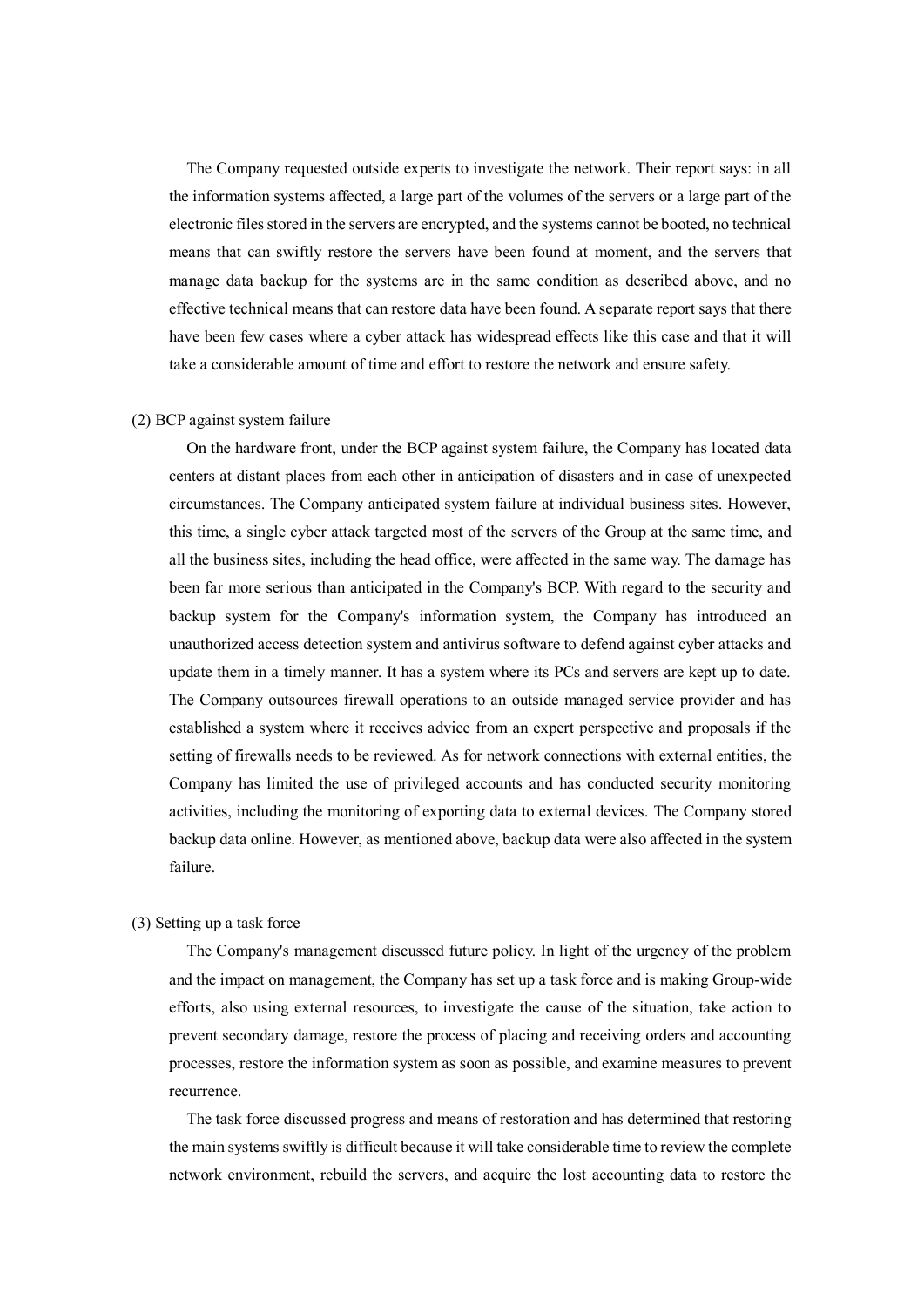information system given the very large magnitude of the failure, the technical difficulty, and the prolonged period required for investigation due to the expansion of the scope.

(4) Action to resume accounting work

At this point, it is uncertain when the accounting system will be restored. The outside experts say that the system is unlikely to be restored soon.

Based on the experts' explanation, the Company has decided to implement in a different environment the accounting system used by the Company and certain Group companies to complete the account closing procedures as soon as possible. The new system will be fully available for use in early September. The backup data of the accounting system used by the other domestic Group companies has not been damaged, and the Group will ensure safety and restore the system to the state before the system failure. Accounting closing procedures will be resumed in August. The Company is implementing a new consolidated accounting system and is building a system to resume account closing procedures for the first quarter.

To expedite account closing work when the replacement system starts to operate, the Company will resume importing data into the accounting system and entering data on accounting slips. For the difficult task of restoring and collecting data that are necessary for account closing, the Company is requesting business sites to prepare the necessary documents.

The accounting system used by domestic Group companies is expected to be restored within a certain period of time. The Group is working to restore the sales management system linked to accounting information as soon as possible.

 The Group is securing personnel other than staff in the accounting division to help perform account closing procedures. The Group is receiving advice and support from outside experts for overall account closing work. To expedite data entry on accounting slips, the Group is working to secure additional human resources, including external ones.

## (5) Outlook for completion of the quarterly report for the first quarter

The Group will strive to complete data entry on all accounting by early September. The nonconsolidated results of the Company and each Group company for the first quarter are planned to be prepared around mid-October. The consolidated financial statements for the first quarter will be prepared about a month after the completion of the non-consolidated financial statements. The accounting auditor will start a quarterly review before the completion of the financial statements but says that the review will take a much longer time than usual.

The Company thus expects that it will not complete the consolidated financial statements and the accounting auditor's review for the first quarter of the fiscal year ending March 31, 2022 by the deadline for the submission of the quarterly report, August 16, 2021, and has decided to apply for the extension of the deadline for the submission of the quarterly report for the first quarter of the fiscal year ending March 31, 2022. Considering the current status, the Company plans to